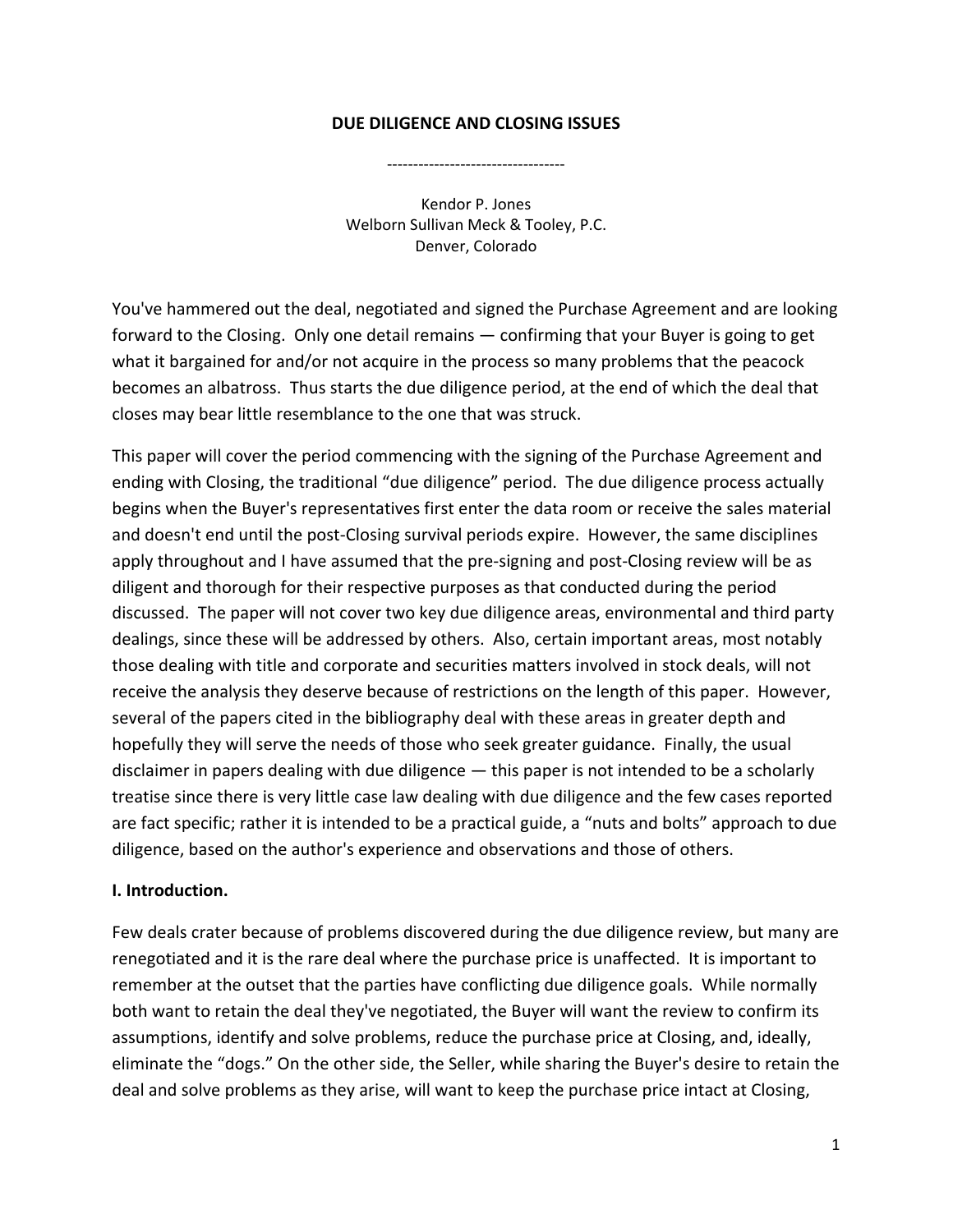avoid escrows, argue about defects and breaches post‐Closing, and keep the dogs in the deal. It is important to keep these conflicting goals in mind as you organize for the due diligence effort and work through the process.

It also is important to establish your goals for the review. Your job is to see that the Buyer gets what it paid for or may recover against the Seller if it receives something less.

You'll learn quickly that, notwithstanding all you hear about the importance of the due diligence function to the overall process, there are few due diligence heroes and a Buyer's kudos are normally reserved for the negotiator of a favorable Purchase Agreement. If your due diligence effort is successful, i.e., if the Buyer realizes its goals, your reward is the next deal; if the Buyer is disappointed with the result, you're fired. It's as simple as that. One last warning — if you find problems, you'd better have solutions to suggest; and busting the deal is rarely the answer the Buyer wants to hear.

## **II. Getting Organized.**

It may be a clicheacute;, but the time devoted to organizing and structuring your due diligence effort and designating your team is time well spent, no matter how critical the timing. Throughout the process, you should keep in mind the four keys to a successful due diligence effort:

- •Know the properties.
- •Know the parties
- •Know the Purchase Agreement.
- •Know your team.

## A. The Properties.

Knowledge of the properties, including the price paid for them and their respective values, is a critical component to organizing the due diligence review.

## 1. Purchase Price.

In a nutshell, the higher the price, the greater the effort. Few Buyers are willing to authorize a comprehensive review for a \$50,000 deal.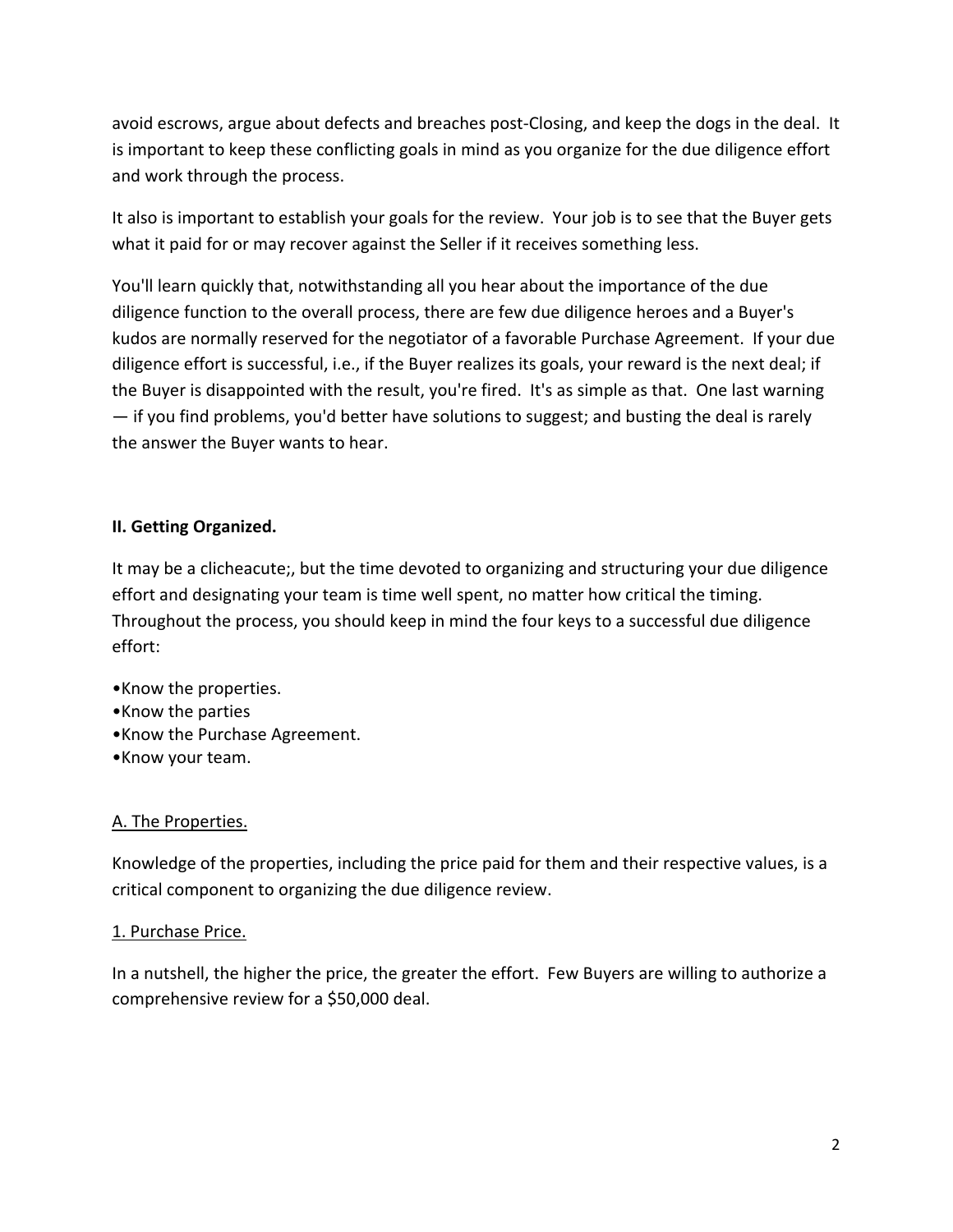### 2. Number and Value.

The more extensive the properties, the longer due diligence will take, assuming the properties are of equivalent value. Of course, this is rarely the case and if there are one or two high value properties in the deal, you can devote your efforts to these to the exclusion of the others. The rule of thumb is to concentrate on the properties constituting 80% of the value and worry about the remaining 20% after Closing, if at all, particularly if you have a survival period for submitting title defects. But again be cognizant of your Buyer's goals; if there are certain properties it would like to eliminate, even if they're lower in value you'd better include them in your review.

As to the often heard admonition that you can have as big a problem with a low value property as with a higher value one, in my experience few Buyers want you to waste precious due diligence time and money scouting for problems on properties that have little or no value associated with them. At best you may be able to scope an environmental review that might identify problems involving these properties. But if you can't, most Buyers are satisfied with assuming the risks of following the 80/20 rule.

### 3. Producing or Non‐Producing.

Producing properties are likely to have prior title opinions and division orders, thereby saving time and money as far as title review is concerned. Of course, the flip side is that producing properties are more likely to have associated baggage, e.g., environmental contamination, royalty claims, litigation, contractual disputes. Thus, the ratio of producing to non‐producing properties may not make your life any easier, but it will influence how you scope your review.

#### 4. Operated or Non‐Operated.

Operated properties create their own unique problems, such as delinquent accounts, compliance with the operating agreement, environmental compliance, and obtaining approvals of changes in operator. However, the pluses normally outweigh the minuses — easy access to the books and records for the properties, including in all likelihood the most complete title records; expedited equipment inspection and a jump start on environmental review; and the cooperation of field personnel. For non‐operated properties, you may have to rely on the cooperation of the operator, which has little incentive to do so. Of course, if you already operate some or all of the properties, your review becomes a lot easier (or non‐existent, except for title) and this may also be the case even if all you have is a working interest in the properties.

Another thing that may be significant to your review is the operator of a property. This will not affect your title review, except to the extent that certain operators keep better records and are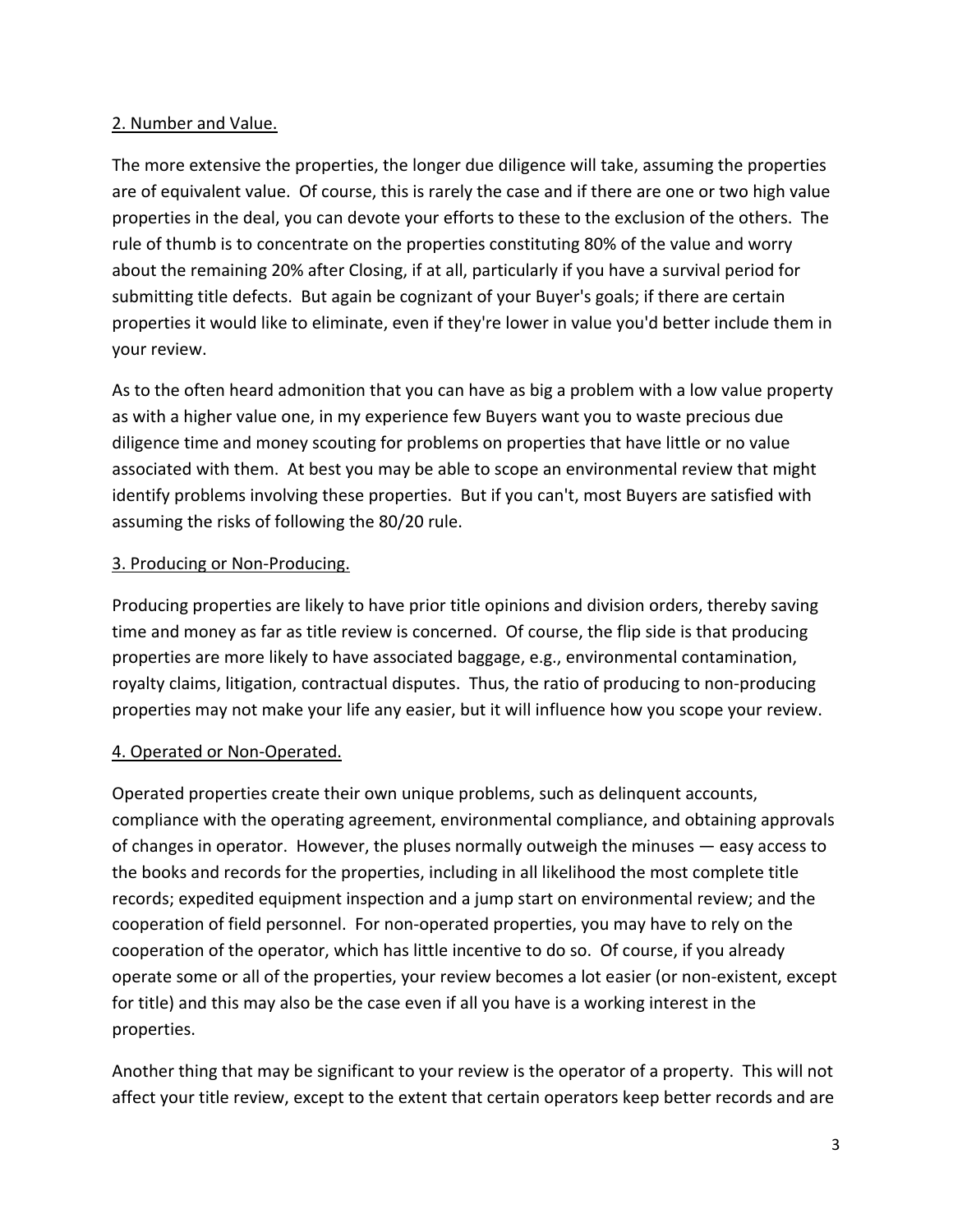more cooperative and forthcoming than others, but it may well influence your environmental review and plans for visual inspection. Many times a Buyer is willing to take the risk as to environmental compliance and equipment condition for a non‐operated property if it knows and/or and has confidence in the operator.

## 5. Oil or Gas.

If the properties are primarily oil producing, your environmental hot button will be pushed. But gas producing properties bring their own set of problems, such as the payment of shut‐in royalties, gas balancing issues, compliance with transportation and purchase contract provisions, and Section 29 certifications. Again, the classification of the properties is likely to dictate the focus of your review, rather than to lessen the time it takes to conduct it.

## 6. Location.

The location of the properties may cause you to alter the scope of your review. For example, the 80/20 rule may work in most instances, but if the properties constituting the 20% are located in Louisiana, you may want to consider refocusing your due diligence effort. Location may also be significant as to the difficulty of the title review. Few title examiners (except those with high per diems and unlimited expense accounts) would argue that they prefer to clear title in East/South Texas, with its multitudinous ownership interests and where unrecorded instruments are as much the rule as the exceptions, versus the Rocky Mountain Region, where Federal, State and large land holdings predominate.

## B. The Parties.

In determining how to organize your due diligence effort, it is important to know how the parties are likely to facilitate or hinder your effort. I have already discussed the common and/or diverse goals of most Buyers and Sellers, but the philosophy of a particular Buyer or Seller towards this deal or towards acquisitions/dispositions in general may be equally important in establishing your priorities. For example, how anxious are the parties to do the deal? Does one have leverage on the other? Is timing critical to the Buyer? Is it critical to the Seller? Is there a lender involved and, if so, will it be your principal contact? Are there any true "deal breakers"?

## 1. The Buyer.

The Buyer is your client, so you had better have a clear idea of what it expects from you. But you also need to know your expectations of the Buyer. Is it a deal closer or is it skittish, risk adverse and likely to walk if too many problems surface? Is it a hard bargainer when it has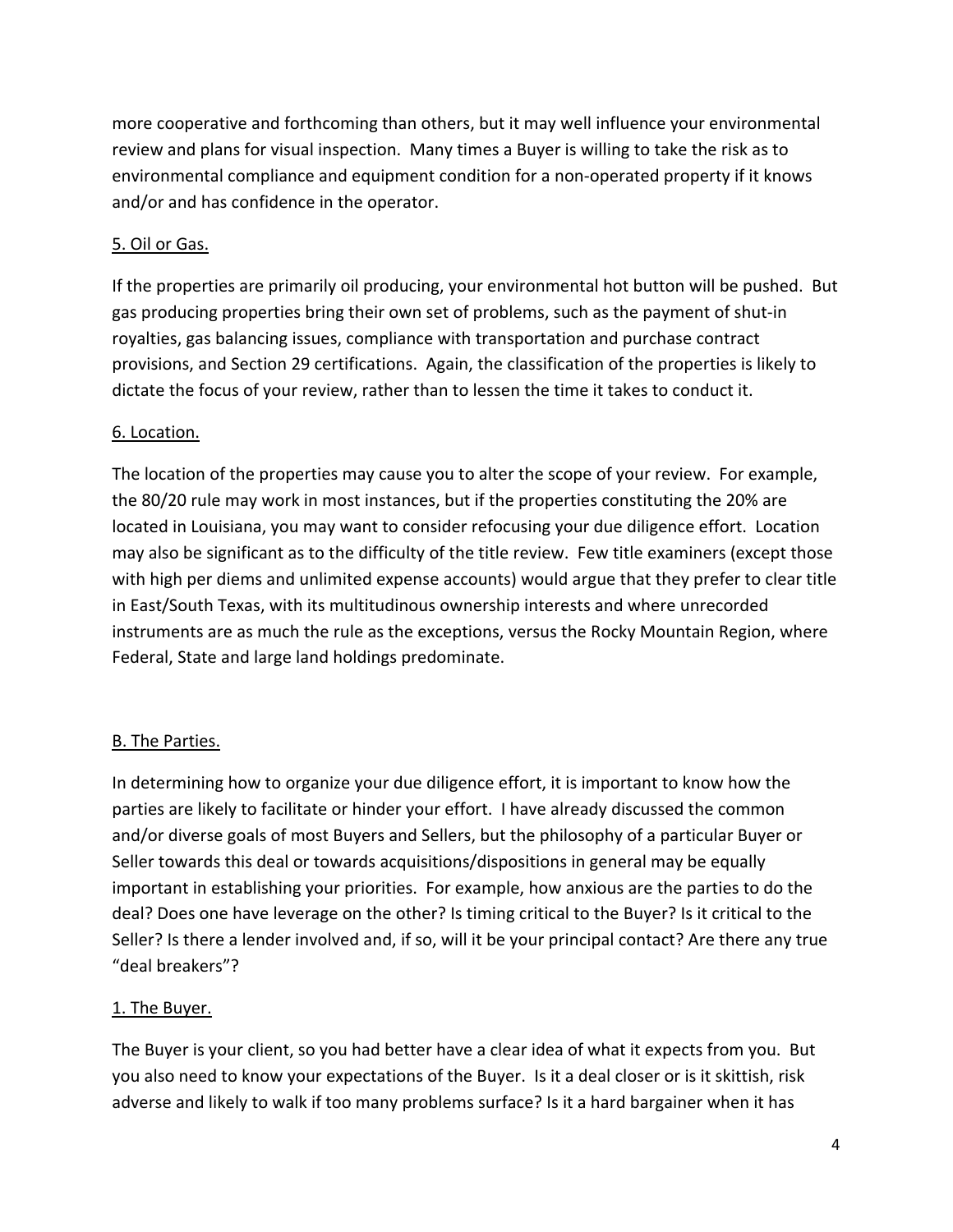leverage? Will it want to squeeze every nickel out of a defect or drop the immaterial ones? Does it need financing to do the deal and, if so, does it have it? Could it lose the financing under certain circumstances?

# 2. The Lender.

If there is a lender in the deal, in most cases substitute it for the Buyer as your primary contact, since normally a lender establishes tougher due diligence standards than does a Buyer. At the very least, the lender is likely to be more skeptical of the overall value of the properties and therefore more inclined to pursue every defect. It also is likely to require a more thorough environmental review. A lender may take a secondary role if it has a long term relationship with the Buyer, but, in any event, it's best to establish at the outset who will call the shots as to issues that arise and it may not be the party that pays your bills.

# 3. The Seller.

The need to know the Seller may not be as obvious, but in many ways the Seller will be the big difference between a smooth due diligence process and a bumpy one. For example, what's the Seller's reputation? Is it trustworthy? Is it a deal closer or does it have a reputation of pulling out when problems arise? Is it likely to cooperate with you and supply key personnel or play hide-the-ball and hope you miss potential problems? Are the Seller's records organized and reliable? Does it have competent people on its disposition team? Finally, can the Seller support its representations, warranties and indemnifications?

# C. The Purchase Agreement.

If you negotiated the Purchase Agreement, you should know the answers to the questions that follow. But even if you do, it is a good exercise to review the relevant provisions and note those that will impact your due diligence review. These may include the following:

## 1. Key Deadlines.

In most instances there are at least four key dates — that for making pre‐Closing title (and other) objections; the Closing Date; the final settlement date; and the date(s) the post‐Closing survival periods expire.

## 2. Timing.

Beyond knowing the Closing Date, you should know if an extension is likely/possible, i.e., when does the transaction have to close? This will establish the outside date for your review if the process slows down.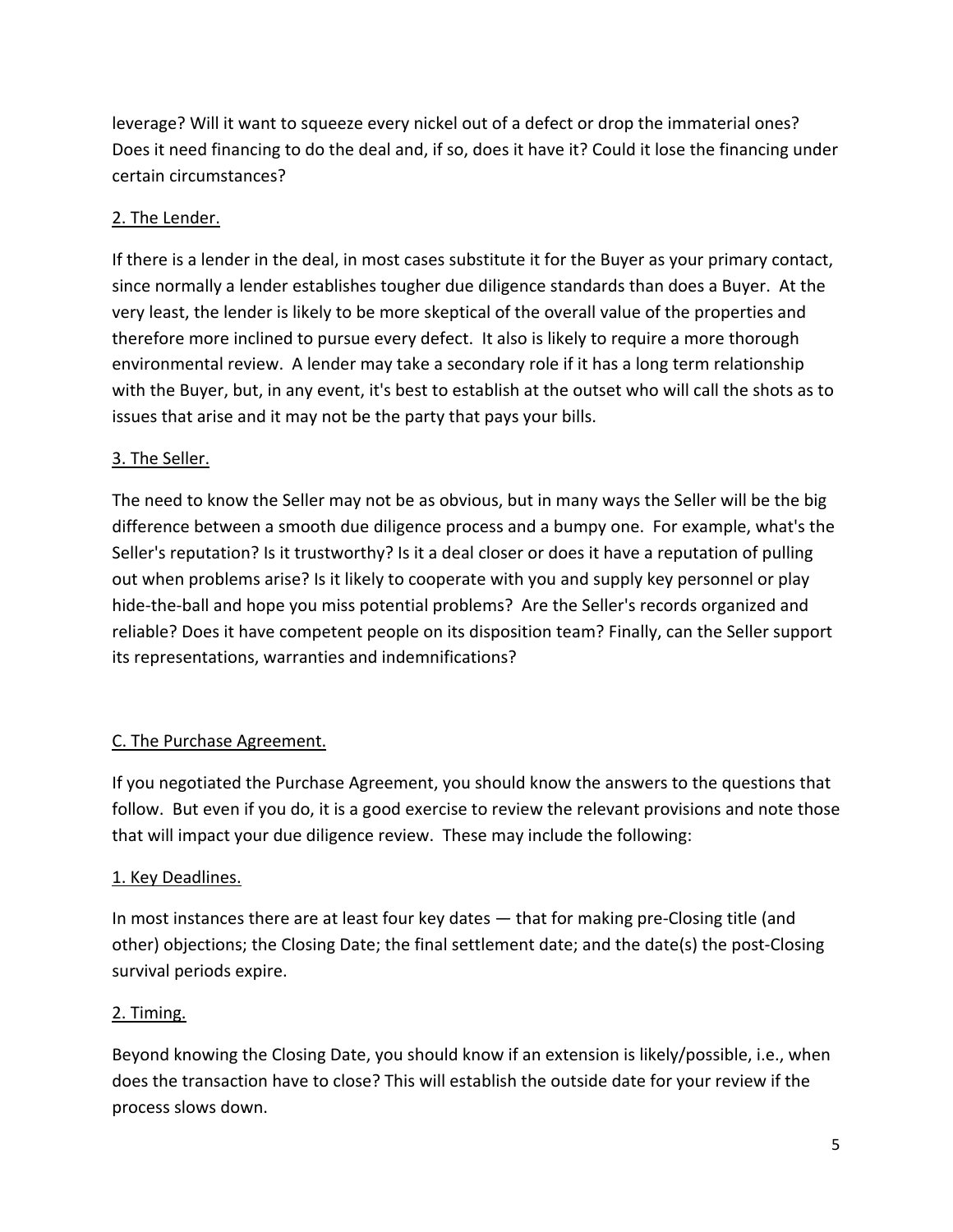## 3. Survival Periods.

The timing of the Closing may depend on whether there are post‐Closing survival periods for the representations and warranties and/or to submit title, environmental or other defects. If the Seller has agreed to survival periods in the Purchase Agreement, it will want to close quickly to avoid reductions in the purchase price and start the clock running on the survival periods. Many Buyers will want to delay closing for these very reasons, although in my experience a Buyer is equally anxious to close, particularly on properties it will operate. A lot will depend on your evaluation of whether the post-Closing survival periods will be adequate for your needs. It also may depend on whether the Seller is required to escrow that portion of the purchase price attributable to properties subject to a dispute or for which title has not yet been cleared, in which case the Seller will be less anxious to close.

In addition to survival periods, it is important to keep in mind the timing as to any "baskets" or deductibles provided in the Purchase Agreement, and pay particular attention to whether they are to be submitted on a claims made versus a money spent basis. If keeping track of this area is part of your responsibilities, you had better be certain that you and your team members understand how the process works.

## 4. Representations and Warranties.

Beyond confirming the Seller's title to the properties, which has been a part of every due diligence effort in which I have participated, the parameters of your review will be dictated by the representations and warranties in the Purchase Agreement. In smaller deals, title may be the only issue, although it is not unusual to have representations and warranties as to material contracts, calls on production, preferential rights to purchase, required consents and pending litigation, liens or similar encumbrances. If these constitute the only items on your due diligence list, your review should be relatively simple. It seems, for no good reason, that the number of representations and warranties increases in direct proportion to an increase in the purchase price. This may or may not make your job more difficult since many of the additional representations and warranties cover areas best characterized as esoteric or are of the motherhood variety, thereby providing the Buyer greater comfort, but not much else. (Of course, if you are their author, you had better take them seriously.)

Once you have familiarized yourself with the areas covered by the representations and warranties, eliminate the rest from the scope of your review. There is no sense wasting time on areas not covered. For example, is there a representation and warranty as to the data room or sales material or is there the usual disclaimer? Similarly, are there representations and warranties as to the reserves, continuous production from the wells to be acquired, and/or the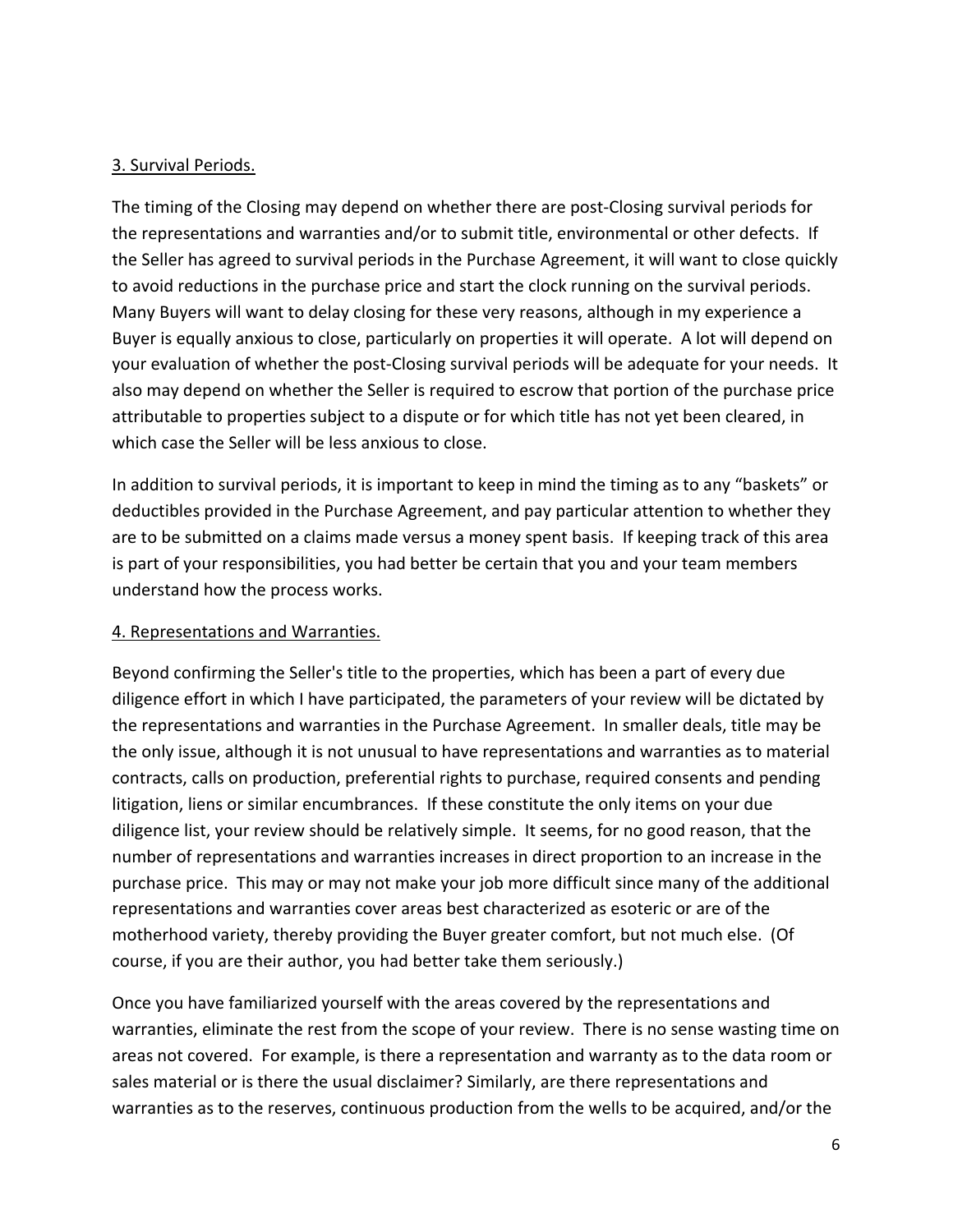proper plugging of non‐producers? Unless the Buyer wants you and your team to investigate areas not covered to confirm that it made a good deal, you should stick to those items for which the Seller has some exposure.

One aspect of representations and warranties that may require particular attention is the degree to which they are qualified by the Seller's knowledge, e.g., "to the knowledge of Seller, there are no pending claims, etc., affecting the Assets." It is important to determine before you start your investigation and interviews how far down the reporting ladder the knowledge modifier extends. If it stops at the executive level, you're a dead duck; if it extends to field hands, you're in business, although this will expand the scope of your review.

Another critical area in some deals is the extent to which the Buyer is penalized for its knowledge of breaches or potential breaches of representations and warranties discovered either prior to signing or during due diligence. In many cases, the Buyer is required to raise these at or prior to Closing or waive the right to notice them during the post‐Closing survival periods. If this is a factor in your deal, you had better keep careful notes of what you find (or don't find) during your investigation.

## 5. Indemnity.

If you were skillful (or lucky) enough to negotiate a post‐Closing indemnity in the Purchase Agreement, you should refresh yourself as to the areas and time periods covered. However, it is likely that this will have little effect on your review since there are few Buyers who are willing to forego a due diligence investigation simply because they have a comprehensive indemnity. As Messrs. Morgenthaler and Pharo once put it, "[I]ndemnification is not a substitute for diligent investigation of hidden exposures, particularly when your indemnitor is financially weak."

## 6. Interim Period.

Most Purchase Agreements contain a representation and warranty as to how the properties have been operated since the Effective Date, if such date precedes the signing date, and an affirmative covenant as to how they will be operated between the signing date and the Closing Date. If the Seller is the operator and is to continue to operate all or certain of the properties following Closing, there will also be a covenant (with an associated disclaimer) as to these post-Closing operations. You should establish whether it is your responsibility to investigate, monitor and/or enforce these representations, warranties and covenants and, if it is, you'd better set up a protocol for doing so. Hopefully, the Purchase Agreement provides for the compensation the Seller is to receive for operating the properties from the Effective Date to the date it turns over operations; if it doesn't and the Seller is to receive compensation in addition to that specified in the applicable operating agreement, you'd better hope that it's not also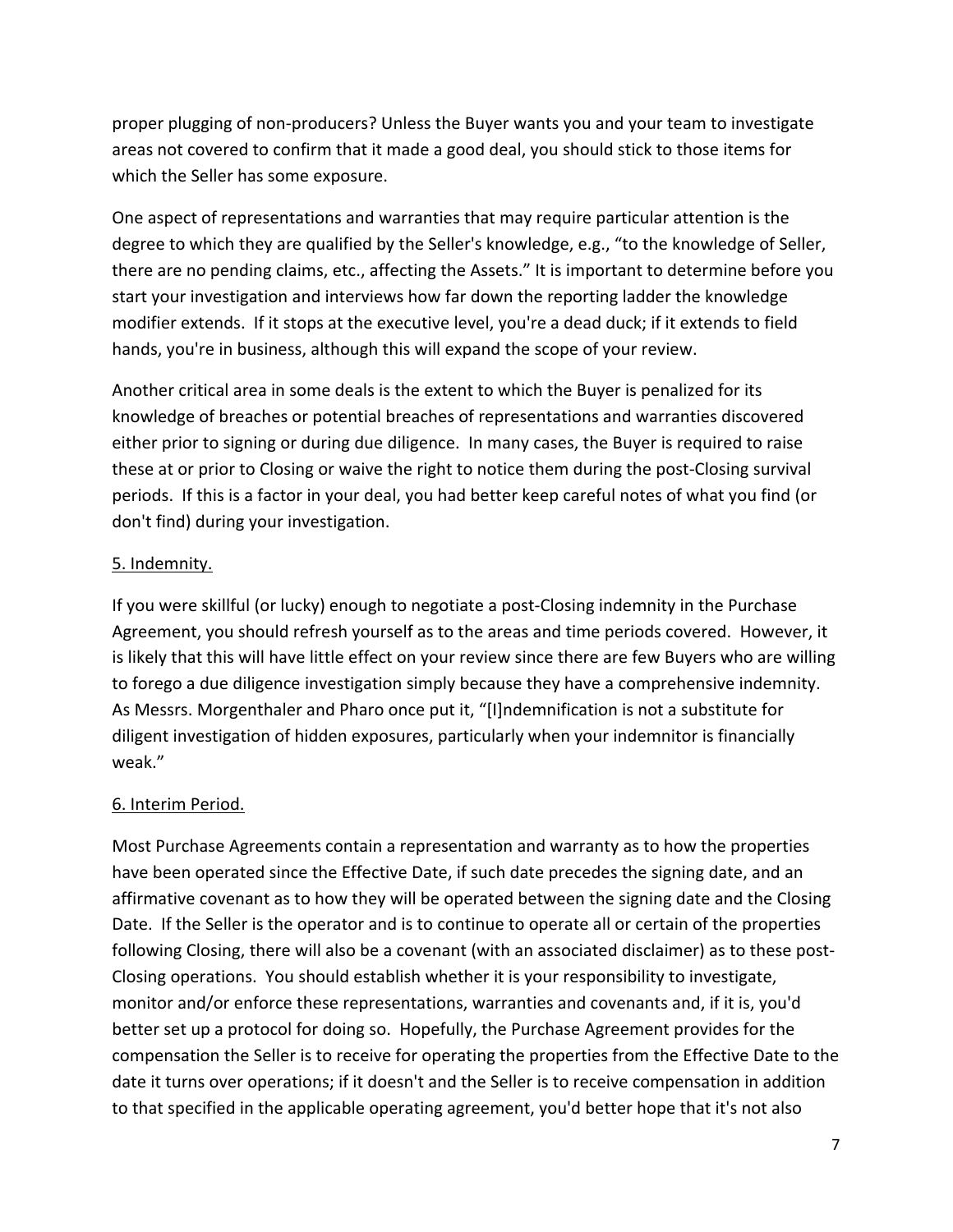your job to negotiate this additional compensation. In my experience, the Seller and Buyer rarely think alike when it comes to "fair" compensation for these interim services.

### 7. Closing Conditions.

Besides the usual conditions to closing, e.g., Board approval, representations and warranties being true and correct, no restraining order, H‐S‐R Act approval, and the like, there may be "outs" for both the Buyer and the Seller if a specified amount of title defects have been noticed or a significant environmental issue has been raised. These may apply to a single property and/or to the entire deal and usually the threshold is high enough so that the removal of the property or properties or the resultant reduction in the purchase price would be so significant as to deprive the parties of the bargain they made. This is the event most likely to cause Closing to be postponed or the establishment of a significant escrow if Closing proceeds. The attitude of the parties is hard to predict in this situation. Normally both Buyer and Seller have assumed that Closing is a mere formality and it may come as a shock to them that the deal may collapse or, at the least, be substantially changed. If there's a lender present, it is more likely to be clear-eyed about the problem; there is always the next deal to turn to.

Your ultimate role in avoiding this disaster scenario will be unclear at the commencement of the due diligence process. You're probably going to be the messenger of the bad news that could kill the deal, although if it is an environmental problem you can probably blame it on the consultant. In any event, you should keep careful track of the cumulative defect amounts and if the aggregate starts to approach a significant level, you had better alert the Buyer. Keeping in near daily contact with the landmen/attorneys reviewing title to establish an early warning system if problems arise is also a good idea, particularly if you're using local counsel for the first time and you don't know whether they will call you when a potential defect surfaces or let you know for the first time when you read the draft title opinion. Similarly, you'd better keep tabs on the environmental investigation and instruct those in charge to keep you advised on an ongoing basis. Environmental problems can be particularly tricky since most Buyers (and all lenders) are loath to close into escrow on problem properties for which they may thereafter be responsible.

As I indicated earlier, you shouldn't feel that your role begins and ends with identifying the problems which endanger the deal. Assuming there are any, propose solutions to your Buyer (and lender) at the same time you present the problems. Particularly in the case of title issues, the Buyer is likely to seek you opinion as to the significance of the problem and whether it is manageable. I have found it to be extremely helpful in assessing and solving such problems to have established a good working relationship with Seller's counsel or team leader, thereby enabling you, where appropriate, to work through the problem with him or her and present your joint recommendations for its solution to the parties.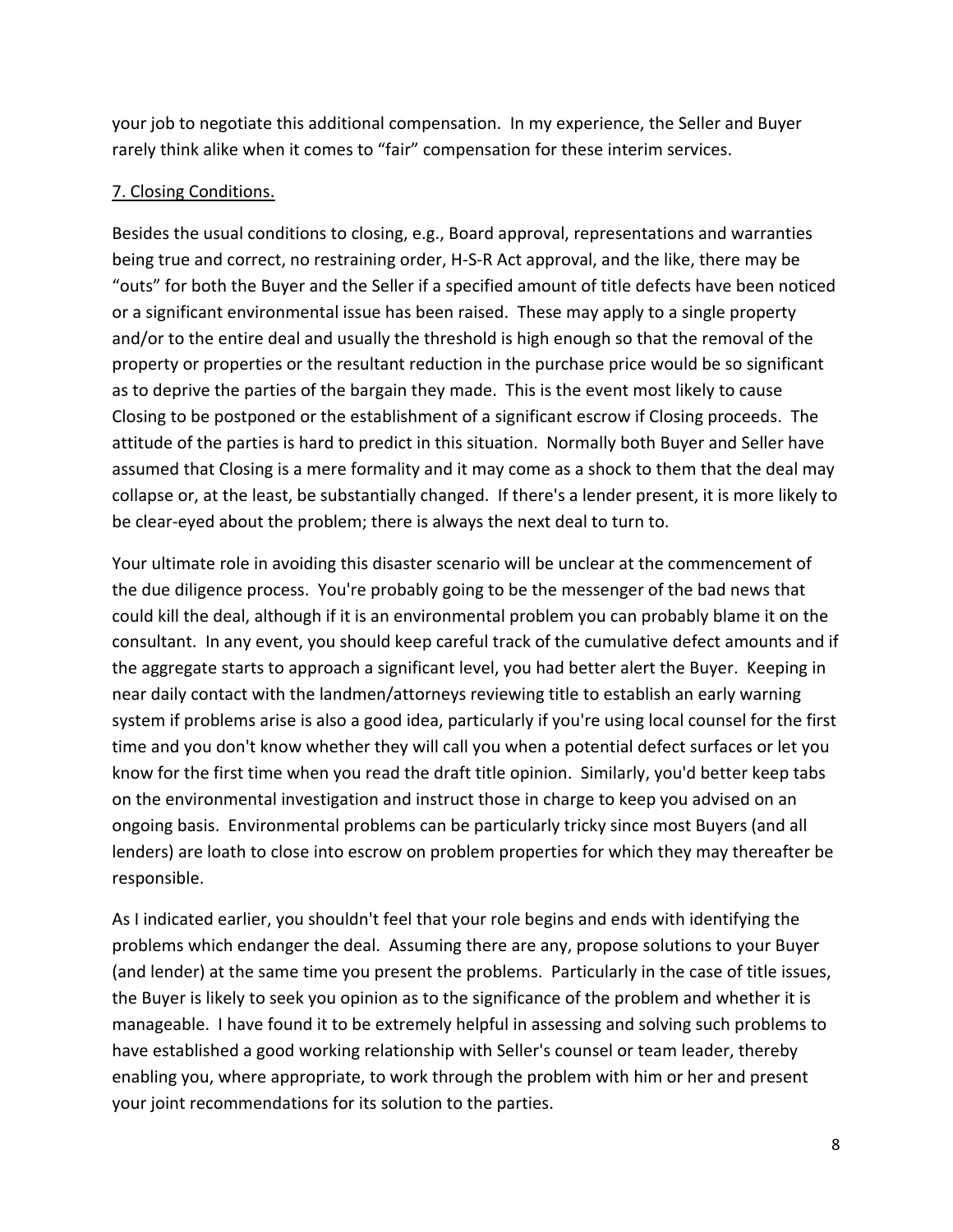### 8. Dispute Resolution.

Many Purchase Agreements now provide for arbitration in the case of disputes over defects, particularly those relating to title. Maybe I've been lucky, but to date I've never had a dispute go to arbitration, much less litigation. In other words, if you have such a provision, ignore it as far as trying to resolve the problems that arise during due diligence. The last thing either the Buyer or Seller want is to go to the time and expense of arbitration/litigation. However, if this is the ultimate route, you'd better be sure that your defects have been submitted strictly in accordance with the format and protocol set forth in the Purchase Agreement or that if you've been given any slack in this regard by the Seller's representatives, it is documented as a formal amendment to the Agreement.

### 9. Third Party Dealings.

This subject will be covered by another paper, but I'd like to make one brief observation as to how this area impacts the organizing of your due diligence effort. The Purchase Agreement may assign the responsibility for obtaining third party consents, waivers of preferential rights, assignments of permits and licenses, letters‐in‐lieu, and the like to the Seller, but you may want to treat it as a shared responsibility for purposes of establishing your team assignments. For one thing, by participating in the process you or your team members will see that it's done and done right. But it's also an opportunity to learn more about the properties and the parties and agencies the Buyer will be dealing with once it acquires them.

#### 10. Lists, Schedules, Exhibits.

Normally your Purchase Agreement will contain certain schedules as exhibits, including in almost all cases a description of the properties to be acquired and the Seller's working interests and net revenue interests therein. There may also be attached forms of certificates, counsel's opinions, conveyance documents; schedules of pending litigation and claims, NOPV's, and administrative proceedings; exceptions to the other representations and warranties; and lists of the equipment to be acquired and the material contracts associated with the properties. If the Seller is allowed to supplement these schedules, as is almost always the case with those applying to the representations and warranties, you must pay particular attention to the method and timing for providing such supplements. Hopefully the Purchase Agreement places some restrictions on the Seller providing you at Closing with supplements which allow it to notice the Buyer for the first time of matters which, if not listed, would have constituted a breach. If there is a deadline for supplements, keep track of it and be prepared for an expedited investigation of the items noticed; if the Closing Date is the deadline, you'd better so advise the Buyer (and be prepared to duck if you negotiated the provision). Of course, your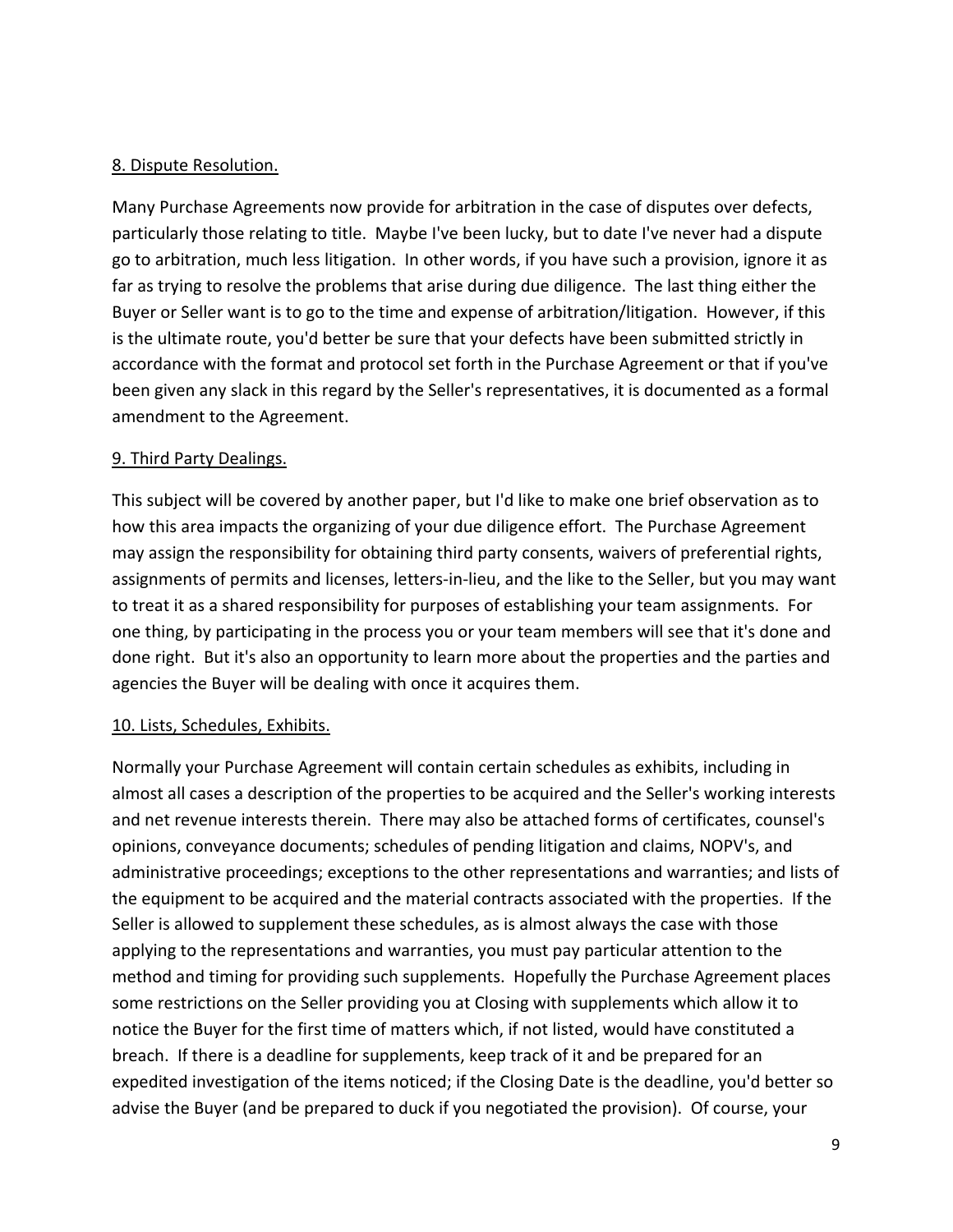relief may lie in how the matter is treated post-Closing. If you have a strong indemnification that covers it and if you can rely on such indemnification (see Morgenthaler and Pharo), you can relax or worry about other things.

As to the items previously referenced, I am particularly fond of obtaining a list of the equipment to be conveyed. If there isn't one attached as an exhibit, ask for it. I believe such a list helps both parties avoid a dispute at Closing or shortly thereafter when the Buyer takes possession of the properties as to the equipment included in the deal. The definition of "Equipment" in most Purchase Agreements, e.g., "incident or attributable to" the wells or leases, is purposefully vague and if the equipment is not scheduled, you're in for an argument. In my experience, many field people, once a deal is done, find that equipment they once claimed was essential to their operations may now be removed and transported to other Seller owned properties because it really has no utility to the operations of the property being sold. A definitive list avoids these problems, although negotiating such a list may prove to be cantankerous and time consuming and a job you'd best leave to others.

A material contracts list may be even more difficult to obtain. Many Sellers view the preparation of such a list as doing the Buyer's job for it and exposing the Seller to an argument as to what is, or is not, "material." This is usually one of the more hotly contested items in negotiating the Purchase Agreement and assuming that you haven't been lucky enough to have a list attached as an exhibit or skillful enough to persuade the Seller to provide you with one after the signing, I suggest that you prepare such a list in the course of your due diligence review and attempt to get the Seller to buy into it prior to Closing.

## 11. Valuation Schedule.

The valuation schedule is prepared by the Buyer and is usually attached as an exhibit to the Purchase Agreement or submitted shortly after the Agreement is signed. It allocates the purchase price among the properties and assets to be acquired. While it may have some relevance for tax allocation purposes, it's used mainly to establish values for title defects purposes and to discourage the exercise of preferential rights. I find this to be the consistently most interesting document supplied pursuant to the Purchase Agreement. If the Seller (who should be indifferent) accepts the Buyer assigning inordinately high values to certain properties in order to avoid the exercise of preferential rights, it runs the risk of seeing these values reappear in title defect notices. On the other hand, if the Buyer depreciates the value of a property so that it can use part of its true value for preferential right properties or assets, it may have occasion to revisit the wisdom of its actions when it later turns out that this is the property with the most serious title defects. Even more fun is where there are no preferential rights involved and the Buyer and Seller engage in a guessing game as to which properties are most likely to have defects. Your role is this drama is likely to be a passive one, unless you are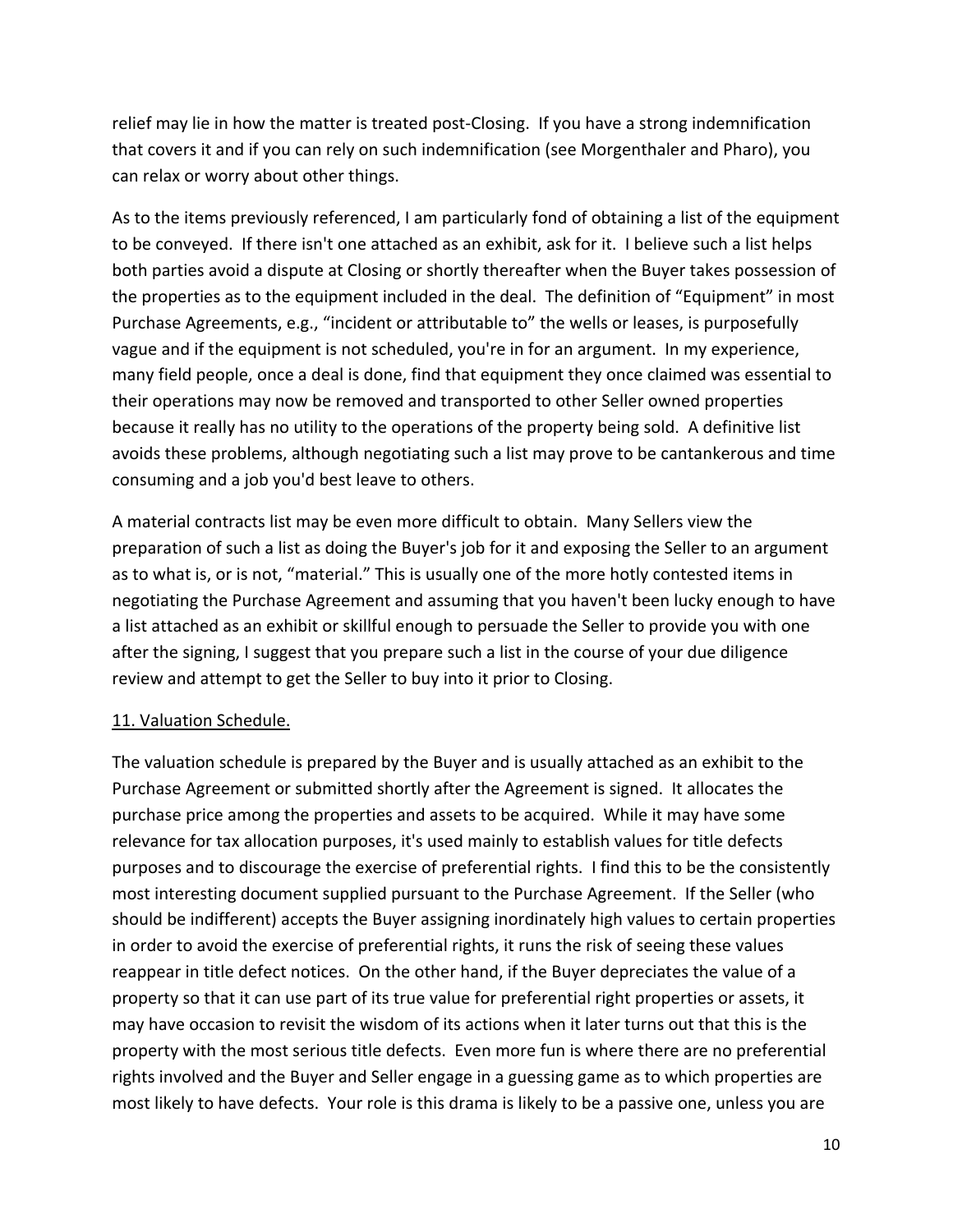asked to determine before the signing or the submission of the schedule which properties have preferential rights associated with them. If you are asked for such a list, make sure that the Seller agrees with the list before giving it to your Buyer's valuation team, assuming that you weren't shrewd enough to obtain a schedule of such properties as an exhibit to the Purchase Agreement. You may become an active participant in the process if the Seller's valuation of the properties differs markedly from that of the Buyer. Not only will the Seller be nervous about accepting inflated values from a title defect standpoint, it may not be keen on defending a breach of contract action brought by an outraged holder of a preferential right. If you do get involved, I suggest you try to sensitize your Buyer to the Seller's concerns and get it to take a more conservative approach in assigning values. Of course, if the jewel of the deal is plucked out by a preferential right holder and the Buyer is still required to close pursuant to a Purchase Agreement you drafted, it may be prudent for you to seek other employment.

## 12. Pending Litigation.

Usually the Seller retains responsibility for pending litigation, arbitrations, administrative and other proceedings affecting the properties, although I've done deals where the Buyer has accepted such responsibility on the theory that it will control the properties after closing and the books and records related thereto. Obviously, the Buyer in such a case will seek to quantify its exposure and reduce the purchase price accordingly, thereby discouraging most Sellers from pressing for it. However, if the Purchase Agreement does make the Buyer responsible for pending litigation and if it's described on an accompanying schedule or exhibit to the Purchase Agreement, it will be part of your due diligence responsibility to confirm the accuracy of such descriptions and that there are no other pending matters for which the Buyer might inadvertently have accepted responsibility. House counsel and the legal files, if they exist, will be your best sources for information, as well as a check of the county records, which will be part of your title review anyway.

## 13. Conveyance and Other Closing Documents.

Many times the Purchase Agreement will contain as an exhibit the form of assignment to be delivered at Closing and the forms of other Closing documents. If these documents are not exhibits or if the exhibited set is incomplete, you will be responsible for negotiating and preparing such documents during the due diligence period. In such a case, it may be useful, particularly where there is a tight Closing schedule, to prepare a preliminary Closing memorandum so that you can focus on the documents you need to prepare while you juggle the other due diligence balls.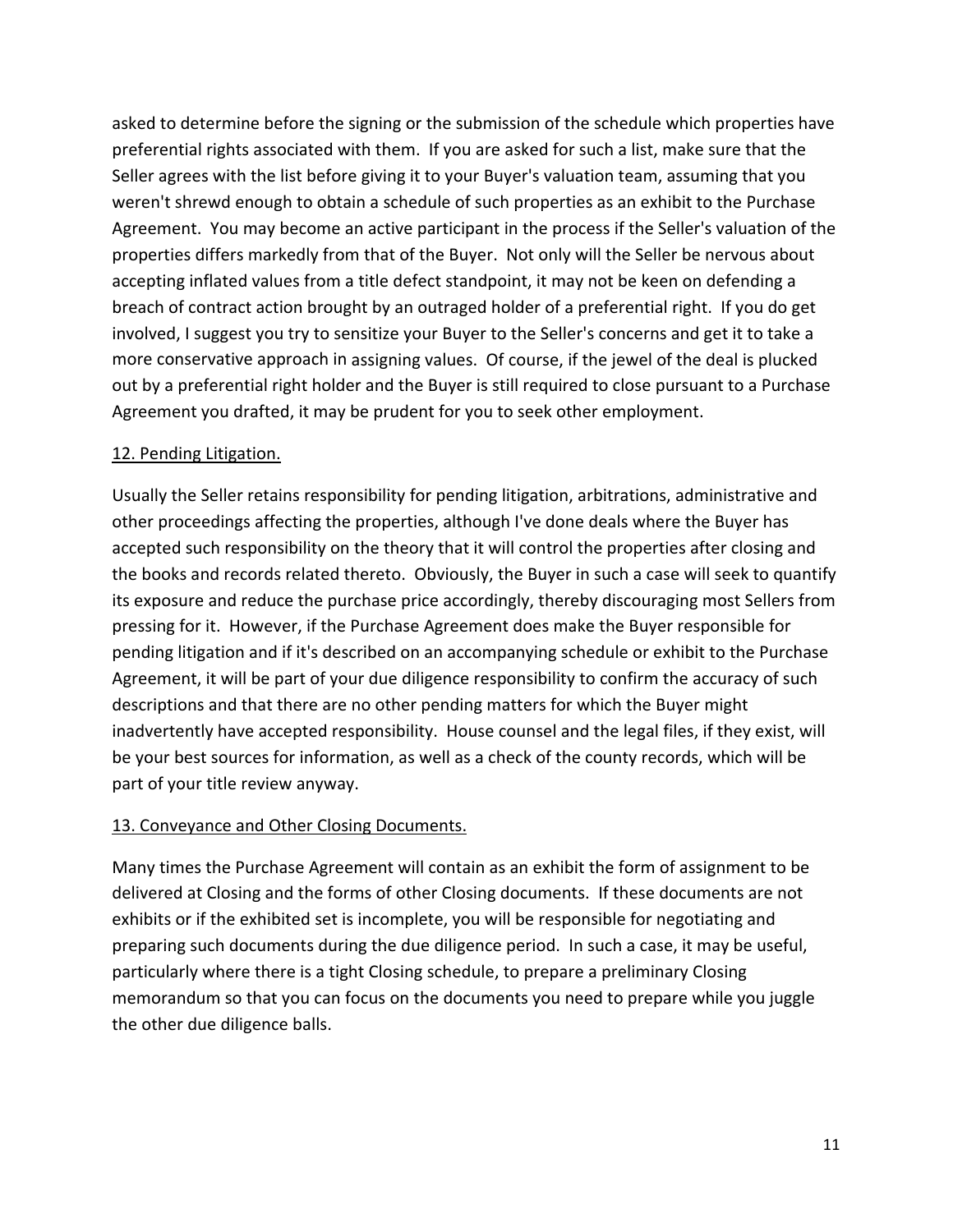## D. The Due Diligence Team.

Getting a competent team of due diligence specialists in place, organized for a maximum effort, and with everyone aware of his or her role and its associated responsibilities will be your chief priority if you want the due diligence effort to be a success.

Generally, the team will include legal, land, engineering and accounting/financial personnel. I recommend designating an individual to be responsible for each such discipline, with the designees reporting to the team leader, usually the attorney. A brief resume of the team members' responsibilities follows.

## 1. Attorney.

The primary responsibilities of the attorney will be to coordinate the overall effort; work with the landmen and outside counsel on title examination and prepare the title (and other) defects letter; investigate the corporate books and records and SEC compliance documents if it's a stock deal; review the legal files pertaining to the properties and discuss any questions with house counsel; keep lender's counsel advised as to the status of the review; negotiate (if necessary) and prepare the conveyance documents and other closing documents (certificates, opinions and the like) for which Buyer is responsible and review those closing documents the Seller is to provide; draft the escrow documents, if a portion of the purchase price is to be escrowed as an earnest money deposit, or because of pending disputes or defects or for a like‐ kind exchange; coordinate the Closing (including confirmation of the wire transfer arrangements); act as a clearinghouse for problems that arise; and keep the parties from getting into arguments that might kill the deal.

## 2. Landman.

The landman is usually the busiest member of the team. He or she will be responsible for reviewing all of the well, lease, land, and other contract files; confirming the rights‐of‐way and easements; coordinating with the attorney the title and county records review by local counsel and land brokers; and working on the preparation of the defects letter. The contracts review function can be staggering and it is essential that the landman use a worksheet or checklist for conducting such review similar to the one attached to this paper in order to identify and keep track of items that need to be checked and confirmed.

## 3. Engineer.

These days one of the engineer's main functions is to coordinate the environmental investigation if the Buyer does not have an environmental services person or an environmental attorney who has this responsibility. The engineer also will conduct the physical inspection and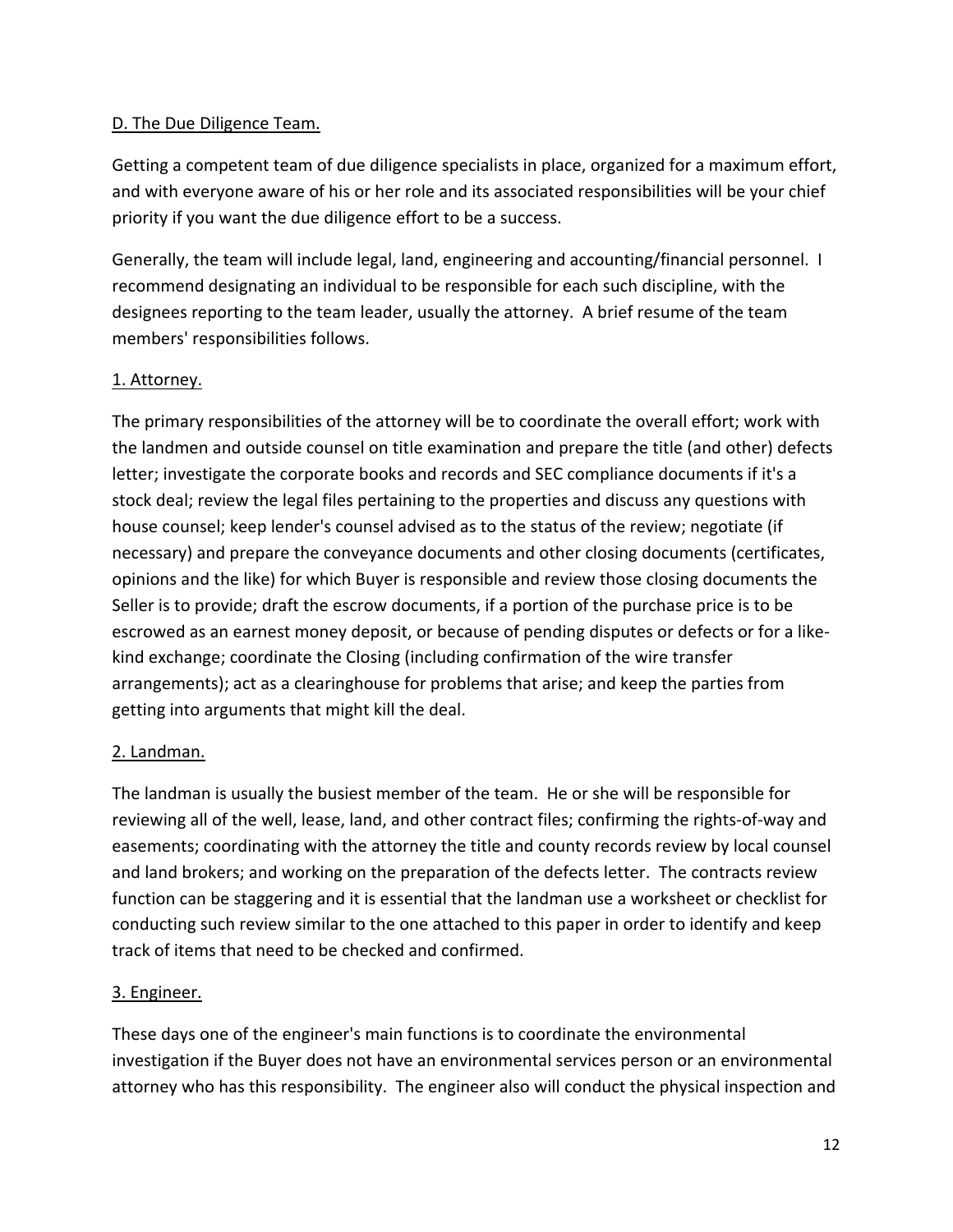inventory of the personal property and equipment to be acquired and will check the condition of the producing wells, the status of any non‐producers and whether those previously plugged were plugged properly, particularly if there are representations and warranties covering these areas. Even without a specific representation and warranty, many times an anxious Seller may be persuaded to accept responsibility for non-productive or improperly plugged wells prior to (or even following) Closing so that the Buyer avoids this headache. The engineer also will be responsible for conducting the field interviews and may be assigned responsibility for reviewing reports filed with the state to confirm production volumes, verifying compliance with local and state regulations, and obtaining the transfer of regulatory licenses and permits.

### 4. Accounting/Financial.

This individual or, more likely, group of individuals will review the joint interest billings, lease operating statements and revenue desks, all with the goal of confirming that the expenses paid and revenues received and consistent with the Seller's scheduled net revenue interests and the results of the title review. They will also check the suspense accounts to confirm the amount and identify the basis for the funds placed in suspense and the gas balancing statements pertaining to individual wells, particularly if they are subject to representations and warranties. They also will confirm the payment of ad valorem and other production taxes and may be assigned responsibility for review of the sales contracts if the Buyer does not have a marketing staff to handle this job. The accounting/finance group is usually responsible for integrating the new properties into the Buyer's computer systems, holding the lender's hand while the process unfolds, preparing the preliminary closing statement and arranging for the wire transfer and the escrow of funds. Again, the use of a worksheet or checklist is essential for keeping track of the tasks assigned and the status of these tasks.

#### **III. Conducting the Review.**

#### A. The Checklist.

As noted, attached to this paper is a worksheet/checklist that we use in conducting our due diligence review. Another good form is that used by Randy Pharo, which is found in the Bate, et al., paper cited in the bibliography. There is nothing magic about either of these forms or any of the others included in the cited articles. Once you've settled on a form you like to use, don't hesitate to modify it to fit your style or the deal you're working on. Make sure each of your due diligence team members has a copy of the checklist and knows the items for which he or she has responsibility. Hold status meetings as you go along to make sure that the review is proceeding on schedule. Encourage the team to bring problems to your attention as they are discovered, even if it's before they have a solution to propose.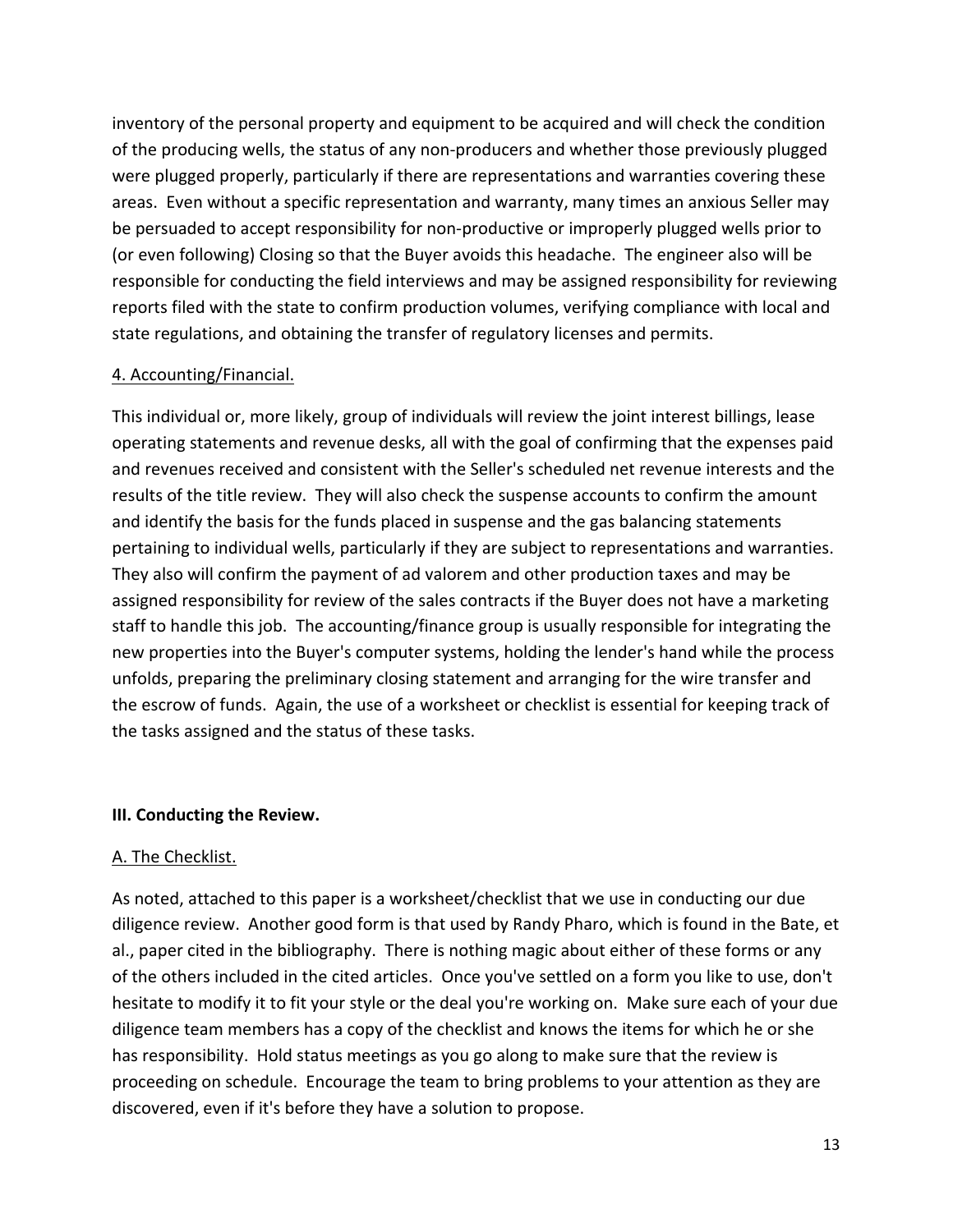Most of the items listed are self‐explanatory and may or may not have application to the deal you're working on. There are a number of items that may apply but are not included since we use the checklist primarily for confirmation and verification and these items fall in other categories. The items include:

- 1. Complete unfinished schedules or exhibits.
- 2. Draft conveyance instruments.
- 3. Prepare Buyer required Closing documents and review those to be provided by Seller.
- 4. Prepare escrow agreement(s) and make necessary arrangements.
- 5. Strap and gauge storage tanks and record meter readings.
- 6. Conduct environmental investigation and audit.
- 7. Conduct field interviews.
- 8. Review corporate books and records and SEC filings.
- 9. Finalize lending arrangements, if any, and arrange for wire transfer at Closing.
- 10. Coordinate the transfer of all computer and other data which is to be transferred.
- 11. Coordinate Hart-Scott-Rodino filing and SEC filings and confirm H-S-R approval or expiration of waiting period.
- 12. If any employees of the Seller are to be hired, make the necessary arrangements.
- 13. Confirm that all required preferential right to purchase notices have been sent.

Again, this is not intended to be a definitive listing. Each deal brings it's own unique requirements and you've got to stay flexible; but the one constant is that you operate at your peril if you try to do the review without using a checklist or its equivalent to identify the tasks to be done and to confirm when they have been completed.

## B. Unique Problems.

Every veteran of the due diligence wars has experienced problems that he or she didn't anticipate and that were particularly difficult to solve. To me, this is what makes the process interesting, the hoped for pearl among the swine (so to speak). A few of my favorites follow.

1. Valuation of Easements and Rights‐Of‐Way.

Valuation schedules rarely place a value on the easements and rights‐of‐way that are included with the properties and there may not be a representation and warranty as to their existence and continuity. What happens if you can't confirm Seller's title? If there are no associated values, what's the defect worth and how do you notice it? How do you expect the Seller to cure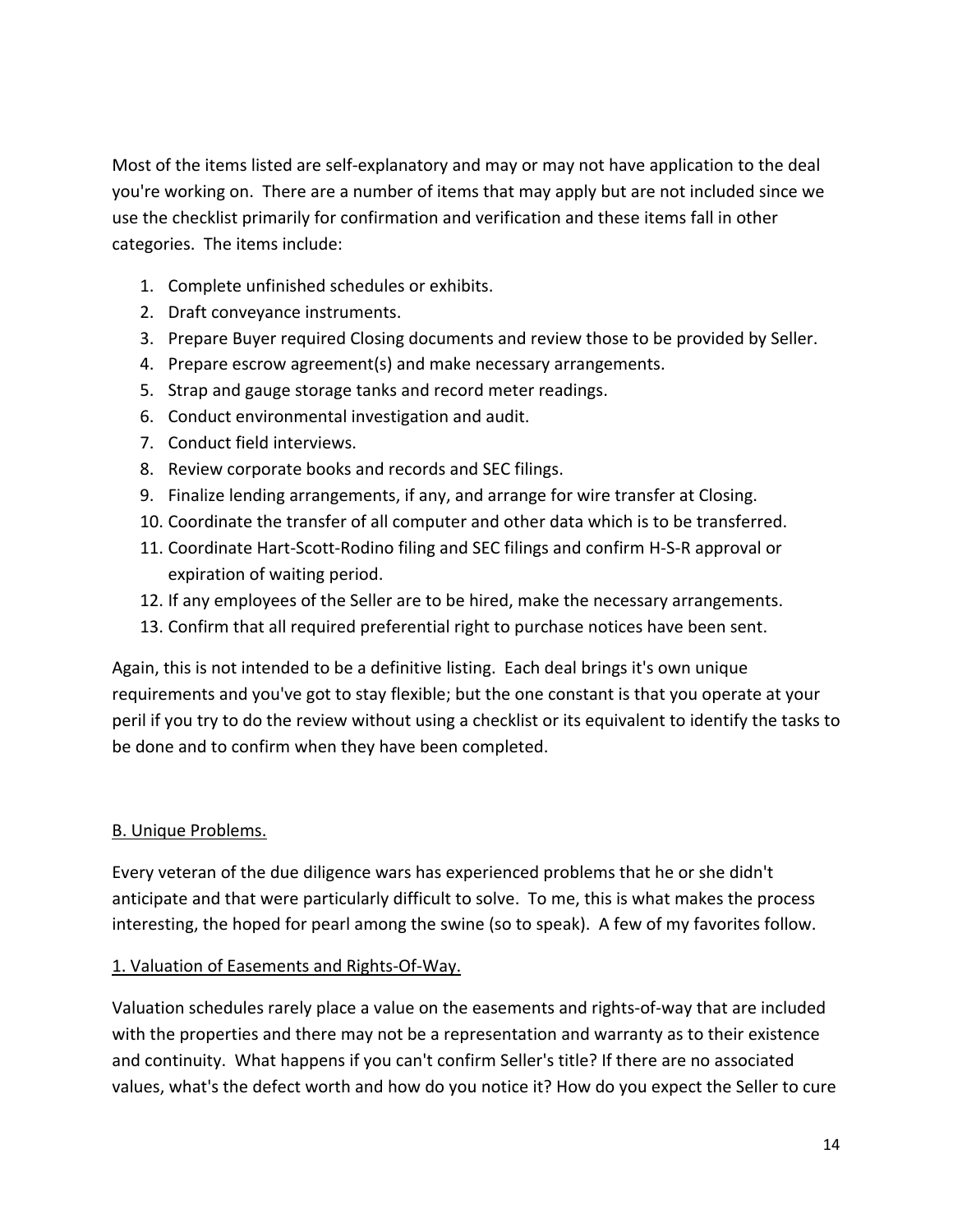the problem, assuming it is inclined to do so? Approaching the landowner for a critical easement you assume exists but can't confirm is asking for trouble, but ignoring the problem is not the answer. Best of luck if you think you can get local counsel to give you an opinion that will ease your anxiety. The resolution that is usually reached after much posturing is a Seller indemnification. Many times the negotiations over the extent and duration of the indemnification take as long as those involving the indemnification itself. Most Sellers insist, at the very least, that the Buyer agree not to stir up trouble with the landowner and thereby trigger the indemnification.

## 2. Liabilities for Which Seller Retains Responsibility.

This is another definitional problem. Many Purchase Agreements allocate responsibility for "all costs, expenses, accounts payable and accrued liabilities attributable to the Assets" as of the Effective Date. This may be fine for most purposes, but every so often a post-Closing dispute arises as to what constitutes an "accrued liability." If it's not accrued on the Seller's books, is the Buyer out of luck? Most Buyers don't think so (naturally), and take the position that if it should have been accrued, it's covered. The resolution varies with the specific facts involved, so my only advice is to be aware of this as a potential problem and consider drafting a more precise reference.

## 3. Seismic.

Many Purchase Agreements will include in the definition of the assets to be conveyed "all geographical, seismic and other technical data specifically related to the Assets." It's the "specifically related to" language that can cause a problem once the Seller's geophysicists focus on it. For some reason, geophysicists hate to part with seismic data even though its only application is to the property being sold. Rather than argue about this, if you anticipate it will be a problem I suggest that seismic data be excluded from the sale, but that the Seller agree to provide the Buyer with a seismic license of such data if the Buyer so requests and agrees to pay the Seller's costs of reproduction.

## 4. Imbalances.

The signings of many Purchase Agreements are delayed while the parties argue over how to treat gas imbalances. It is not unusual for the parties to resolve the impasse by providing that agreement will be reached prior to the Closing, a Solomon like solution if there ever was one. This leads to protracted negotiations, which I've tried my best to stay out of, but miraculously the parties always reach an agreement of sorts by Closing. As messy and time consuming as these negotiations may be, I prefer this process of reaching a dollar amount the parties can live with versus trying to resolve the imbalances through the operator and other affected third parties. Of course, one way to avoid the problem is to only buy and sell oil properties.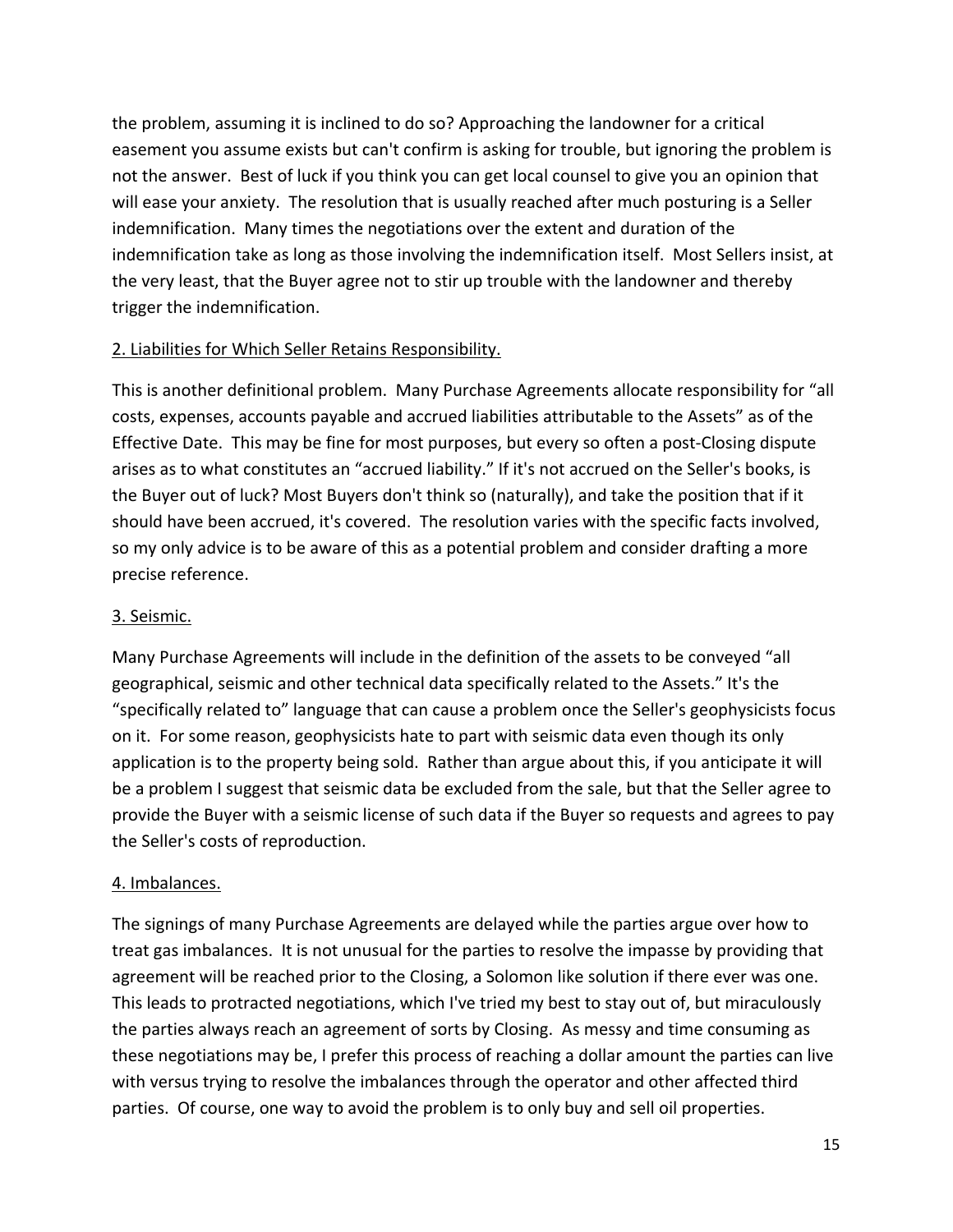### 5. Non Revenue Title Defects.

In some of the Purchase Agreements we've drafted we have included a provision for dealing with "non-revenue title defects" i.e., title defects which do not result in a decrease in the Seller's net revenue interest in a property which has an assigned value, but which could affect the Seller's use of such property. Many times the defect at issue is more theoretical than practical and may never mature into an adverse claim, in which case the Seller is naturally reluctant to credit the Buyer for the defect amount. If this becomes an issue, I suggest the Seller consider indemnifying the Buyer against any losses it may incur as a result of such defect. Of course, the Buyer may prefer a credit, in which case let them argue about it.

### 6. Buyer's Plans for Enhanced Value.

If your Buyer has plans for enhancing the value of the properties that are not readily apparent and are based on certain assumptions respecting the wells, leases, contracts or other documents constituting or pertaining to the properties, you'd better determine these plans in advance and include the assumptions they're based on as part of your due diligence review. You also should consider disclosing the plans and their underlying assumptions to the Seller and, if you're not able to get them covered by a representation and warranty in the Purchase Agreement, try to get the Seller to stand behind them as part of the give and take of the due diligence negotiations process. Otherwise you may become involved in a post‐Closing argument when the Buyer's plans are frustrated because its assumptions are proven to be incorrect.

#### **IV. Conclusion.**

As I noted at the beginning of this paper, in many cases and in almost all of the larger transactions the due diligence process doesn't end at the Closing. You and certain members of your team may be responsible for continuing to pick and probe up to the last day of the last survival period, although in reality there's a natural tendency to lower your due diligence antennae, except for the preparation of the post‐Closing defects letter, following the Closing dinner, particularly if there is another deal brewing. Also, once you close, unless a substantial portion of the purchase price has been escrowed, the Buyer has lost much of its leverage over the Seller. So even with survival periods, it is prudent to do as thorough and as comprehensive a due diligence review as possible during the period prior to the Closing. Hopefully, some of the observations and suggestions made herein and in the cited articles will facilitate this review.